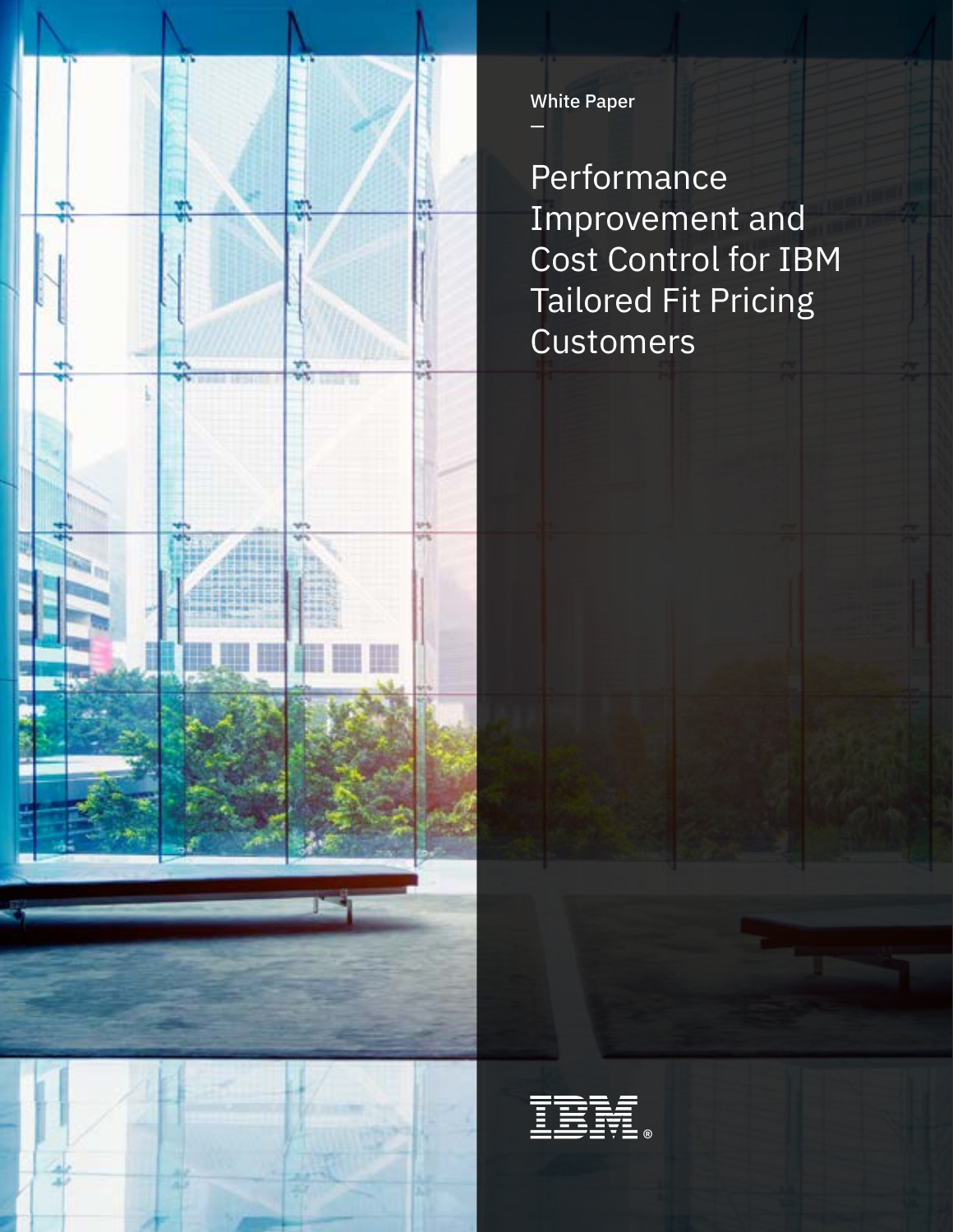| <b>IBM</b> platform pricing                          | 3  |
|------------------------------------------------------|----|
| You've Made the Right Call with Tailored Fit Pricing | 4  |
| So is TFP the Final Piece to the Puzzle?             | 4  |
| <b>Moving Forward</b>                                | 5  |
| <b>Augment TFP</b>                                   | 5  |
| Leverage your memory                                 | 5  |
| Benefits of memory usage.                            | 6  |
| 1. Db2 buffer management                             | 6  |
| 2. Db2 v12                                           | 7  |
| <b>Fast Traverse Blocks</b>                          | 7  |
| <b>Fast Insert Algorithm</b>                         | 7  |
| <b>Contiguous Buffer Pools</b>                       | 8  |
| <b>In-Memory Sort Processing</b>                     | 8  |
| 3. Mainframe high-performance in-memory technology   | 8  |
| How high-performance in-memory technology works      | 8  |
| Results using high-performance in-memory technology  | 9  |
| <b>Conclusions</b>                                   | 11 |
| <b>The Next Step</b>                                 | 11 |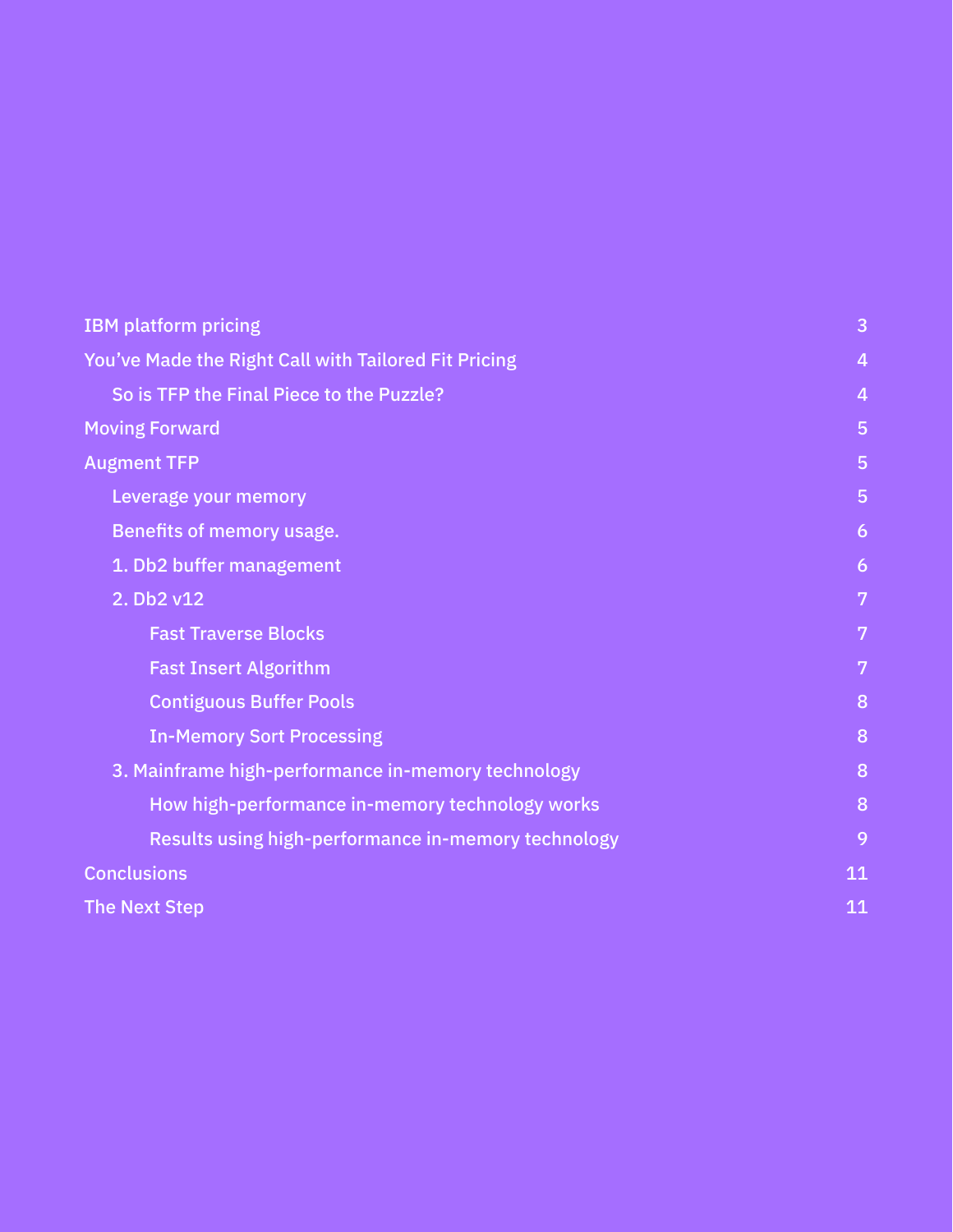# <span id="page-2-0"></span>IBM platform pricing

Based on customer requirements, IBM Z software pricing models for Z have evolved over the years. During 1970 through to 1999, a Full Capacity model was offered to provide customers the capability to leverage computing power of the entire infrastructure. As the Z hardware evolved, it offered better performance capabilities with each newer model, enabling customers to do more with less MSU consumption. This led to the Sub-Capacity Pricing model which allowed customers to manage their software cost based on the Rolling 4 Hour Average (R4HA) peak utilization.

This sub-capacity pricing metric was modelled in the late 1990's and assumed as a minimum an 80% utilization of Z hardware and helped align software licensing to less than full capacity. Both of these models served their intended purpose based on customer needs during their respective time frames. However, the world of IT is dramatically different now as compared to late 1990s. For example, average customer utilization is now typically much lower than 80%; a function of today's workloads being spikier with higher peaks and therefore lower utilization.

Throughout all of these pricing model changes; customers have always purchased the hardware for peak usage.

During mid-2010s, IBM noticed that customers were starting to experience increased challenges with subcapacity planning irrespective of where they were in their digital transformation journey. Customers often fell into three broad categories:

– Those investing in the Z platform to solve new business requirements caused by an evolution of the API Economy, DevOps practices and more as part of their transformation.

These customers believed in the Z platform; however, they did run into challenges of meeting their SLAs while maintaining sub-capacity limitations.

- Those that recognized the Z platform to be the right choice for building a hybrid cloud architecture around but were not able to move forward due to concerns over the impact on billing that new and unpredictable resource demands would bring.
- Those that are not growing or growing just organically, but with an increasingly spikey workload profile (see below) producing a disproportionate impact on software billing through the R4HA.

Additionally, these categories of customers were often affected by seasonal and unexpected business/economic events, which drove even more unpredictability in the usage patterns. As

such, IBM felt a whole new cloud like pricing approach was required and it was clear that any new software pricing model would not include the sub-capacity (R4HA) metric and simplify quantification of all workload value in terms of system resource consumption.

And that was the driving for behind IBM's latest pricing option—IBM's Tailor Fit Pricing (TFP).

### 1970 – 1999

PAST Full Capacity



1999 – 2019

PRESENT Sub-Capacity (R4HA)



2019 – 20 + years

# FUTURE Tailored Fit Pricing

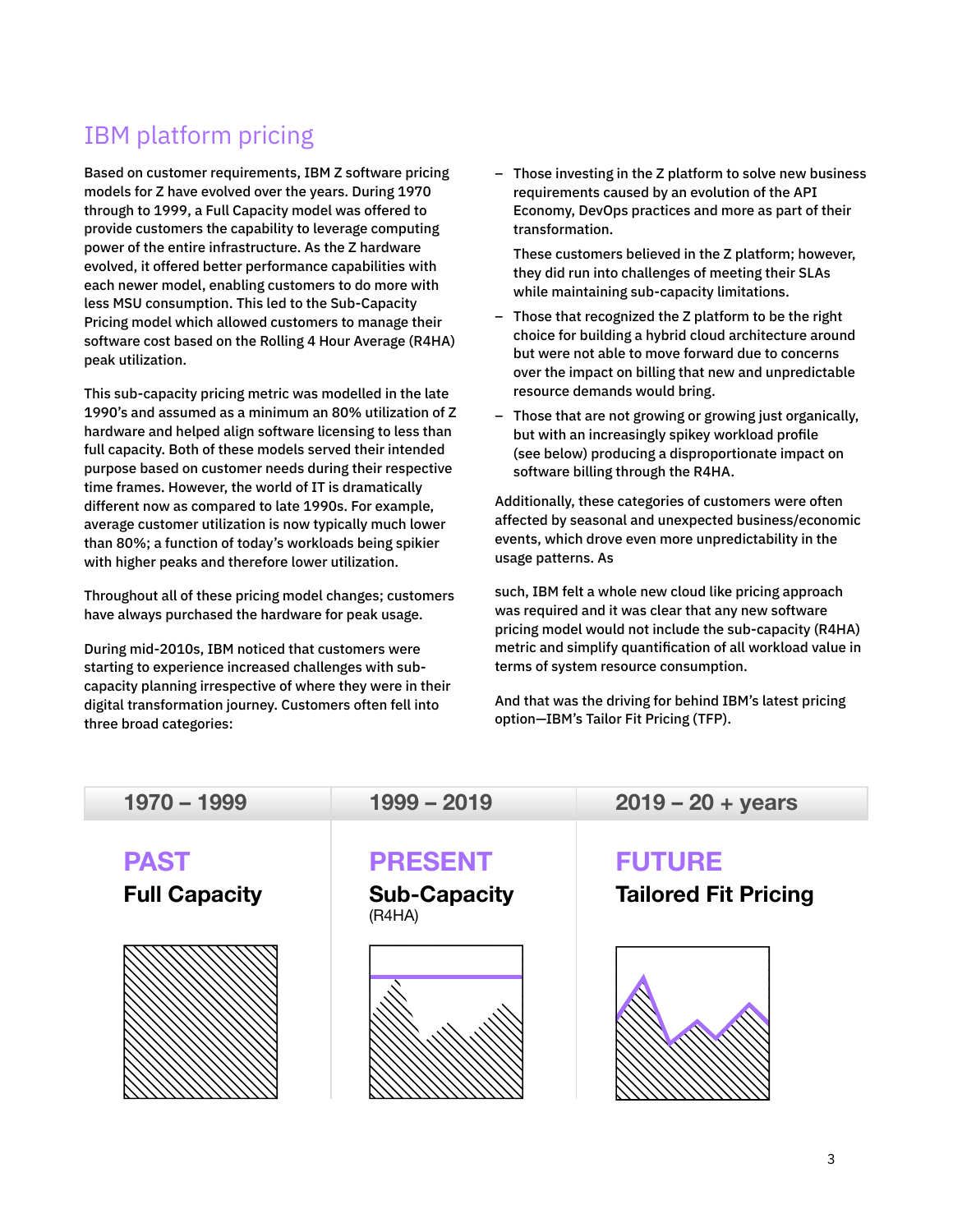# <span id="page-3-0"></span>You've Made the Right Call with Tailored Fit Pricing

As a TFP user, you probably know by now that it is the best pricing model for mainframe environments experiencing growing workloads. TFP is the killer pricing solution for your class of enterprise—you are no longer impacted by those occasional sharp MSU usage spikes driving up the charges on your monthly bill.

With TFP's Enterprise Capacity Pricing, you get a very simple pricing solution that doesn't save money, but is predictable, with no overage charges.

With TFP's Enterprise Consumption Pricing, total consumption is reconciled at the end of the year—in effect, those months with the crazy spikes are normalized into a year-end cost calculation. The monthly cost is the year's total divided by 12, so those spikes no longer have such a detrimental effect on the monthly bill. Essentially, you pay for what you use at a per-MSU consumption rate. This one is the killer pricing solution.

#### **So is TFP the Final Piece to the Puzzle?**

TFP is a great first step. However, if your workloads are increasing, that usually means that your transaction processing loads are increasing, too – consuming your available capacity, and potentially driving up costs for the next year. Will TFP save you money? The answer to that is yes, it most likely will – any increased workloads will cost you much less than the going rate for increased MSU usage. That by itself has made TFP doubly worthwhile for any mainframe shop with growing workloads.

Is there anything you can do to augment the benefits of TFP?

The answer is a resounding YES:

- Db2 buffer management
- Db2v12 in-memory features
- IZTA IBM's Mainframe High-Performance In-Memory **Technology**

But first, let's take a quick peek under the hood.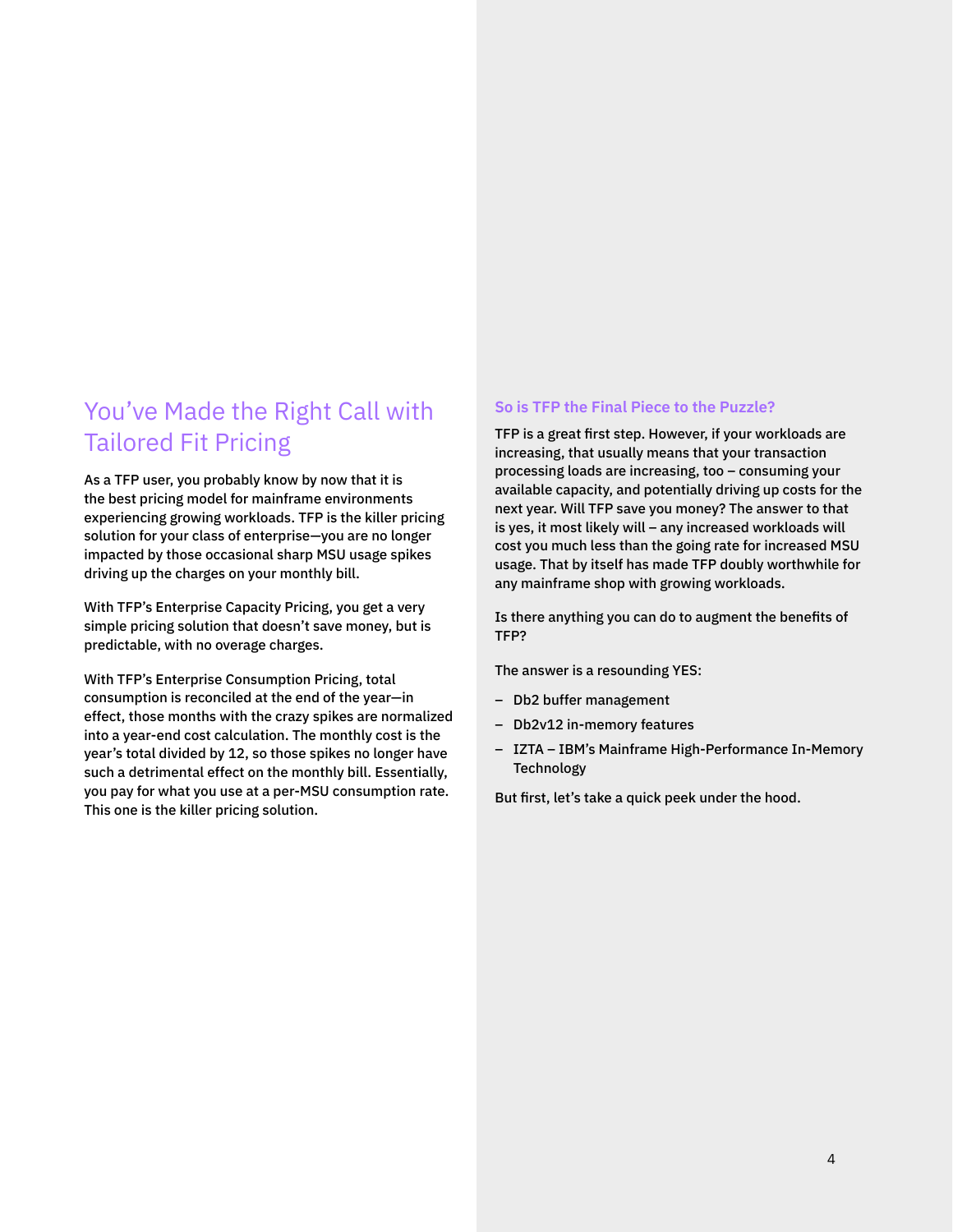# <span id="page-4-0"></span>Moving Forward

The TFP R4HA baseline

First, most organizations running TFP have opted for the more flexible Enterprise Consumption Pricing option. Part of the calculation of your monthly bill under TFP is based on your current R4HA baseline. Before you signed on for TFP, you demonstrated a 12-month pre-TFP adoption baseline. That is what your current 12 monthly bills are based on, bringing you cost certainty.

## **Figure 1**

At the end of every year, there is a consumption reconciliation—usage above your annual entitlement will be charged at a "growth pricing" rate, typically at 50% of your going MSU rate.

That is where there is another opportunity for cost savings under the umbrella of TFP – if you can knock down that MSU-usage baseline this year, you may not require as much increase in MSU usage for next year, even in a growing workload environment. In some cases, you may be able to avoid growth costs completely.

The key to this gameplan is to reduce MSU usage by augmenting TFP; specifically, leveraging your mainframe memory in a few highly effective ways.



# Augment TFP

#### **Leverage your memory**

It's obvious that disk access is much slower than memory access, and that accessing data from memory is ordersof-magnitude faster than it is to read it from disk. Not only does disk access take much longer, it is also far more resource intensive (I/O, CPU, MSU). The performance benefit is self-explanatory—memory access is usually measured in microseconds, whereas disk access is measured in milliseconds. The truth is that avoiding I/O improves performance because there is a LOT going on "behind the scenes" when you request an I/O.

This diagram depicts 14 steps that occur when you request an I/O operation on a system Z machine. An I/O operation is expensive and several things have to happen in order to successfully process an I/O. With this, it is easy to see how processing I/O requests also drives up CPU usage to accomplish and track all of these steps.

For more information on this image, and on z/OS I/O operation, see the [IBM publication, An I/O White Paper.](https://www.planetmainframe.com/wp-content/uploads/2022/01/Input-Output-A-White-Paper.pdf)

#### **Figure 2**



## Disk access I/O steps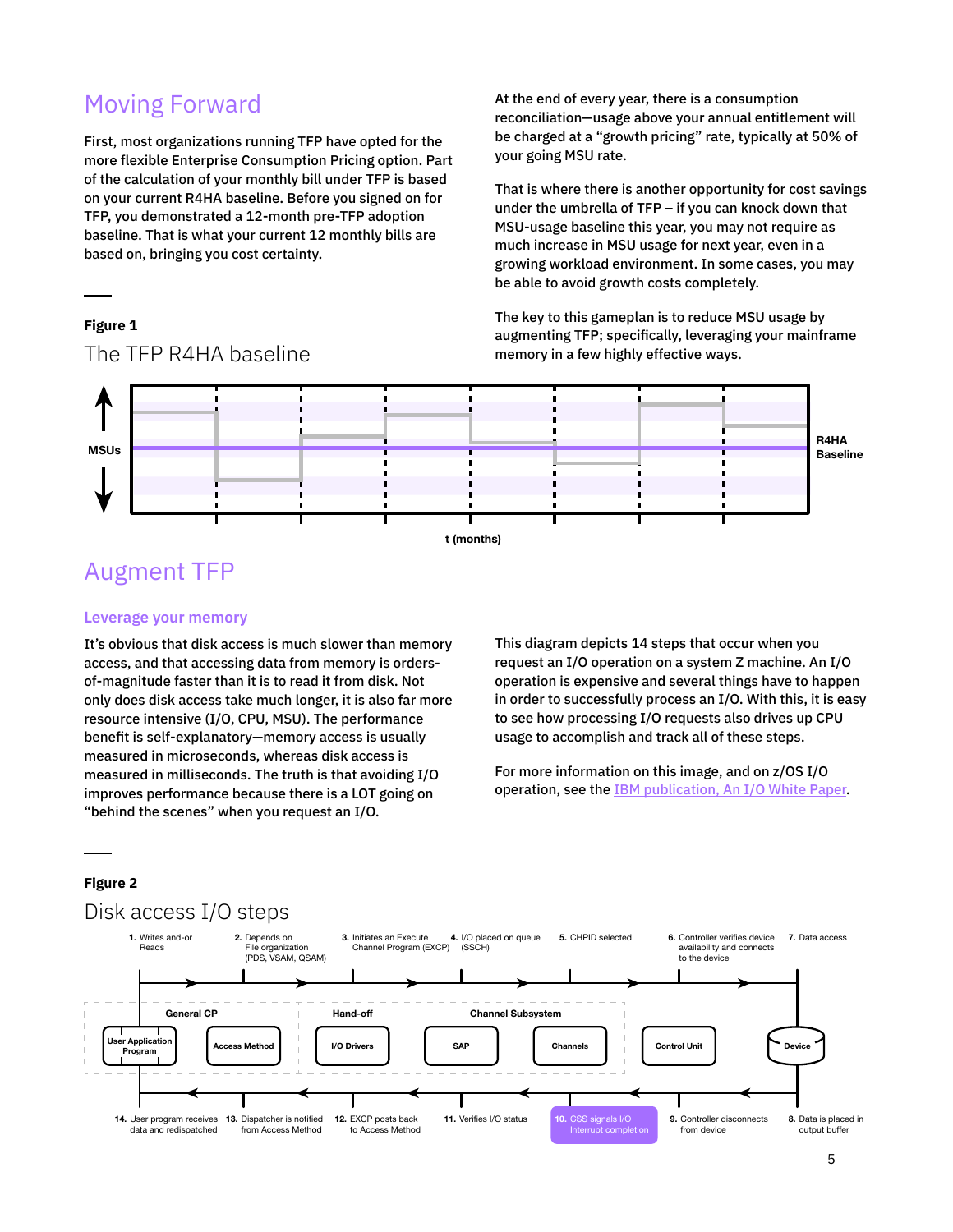#### <span id="page-5-0"></span>Benefits of memory usage.

CPU efficiency is improved with large memory when paging is avoided. As well, batch workload processing time can be reduced, as more memory allows increased parallelism for sorts and improves single threaded performance of complex queries. For OLTP workloads, large memory provides substantial latency reduction, which leads to significant response time reductions and increased transaction rates.

More information can be found in the [IBM RedBook,](https://www.redbooks.ibm.com/redpapers/pdfs/redp5238.pdf)  [Benefits of Configuring More Memory in the IBM z/OS](https://www.redbooks.ibm.com/redpapers/pdfs/redp5238.pdf)  [Software Stack](https://www.redbooks.ibm.com/redpapers/pdfs/redp5238.pdf).

#### **1. Db2 buffer management**

After running mainframe computing for as many years as your organization has, you probably have a handle on Db2 buffer management by now. If not, there are many experts at IBM who can help you in this area, not to mention several high-profile consultants and third-party products available. You're probably better off going the consulting route vs using third-party products for obvious reasons, but getting the most out of buffer management will help to noticeably drive down your MSU usage. More information can be found in the IBM Redbook, Buffer Pool Monitoring and Tuning.

This is your first step in controlling your TFP baseline; there are two more highly-effective techniques that will complement buffer management.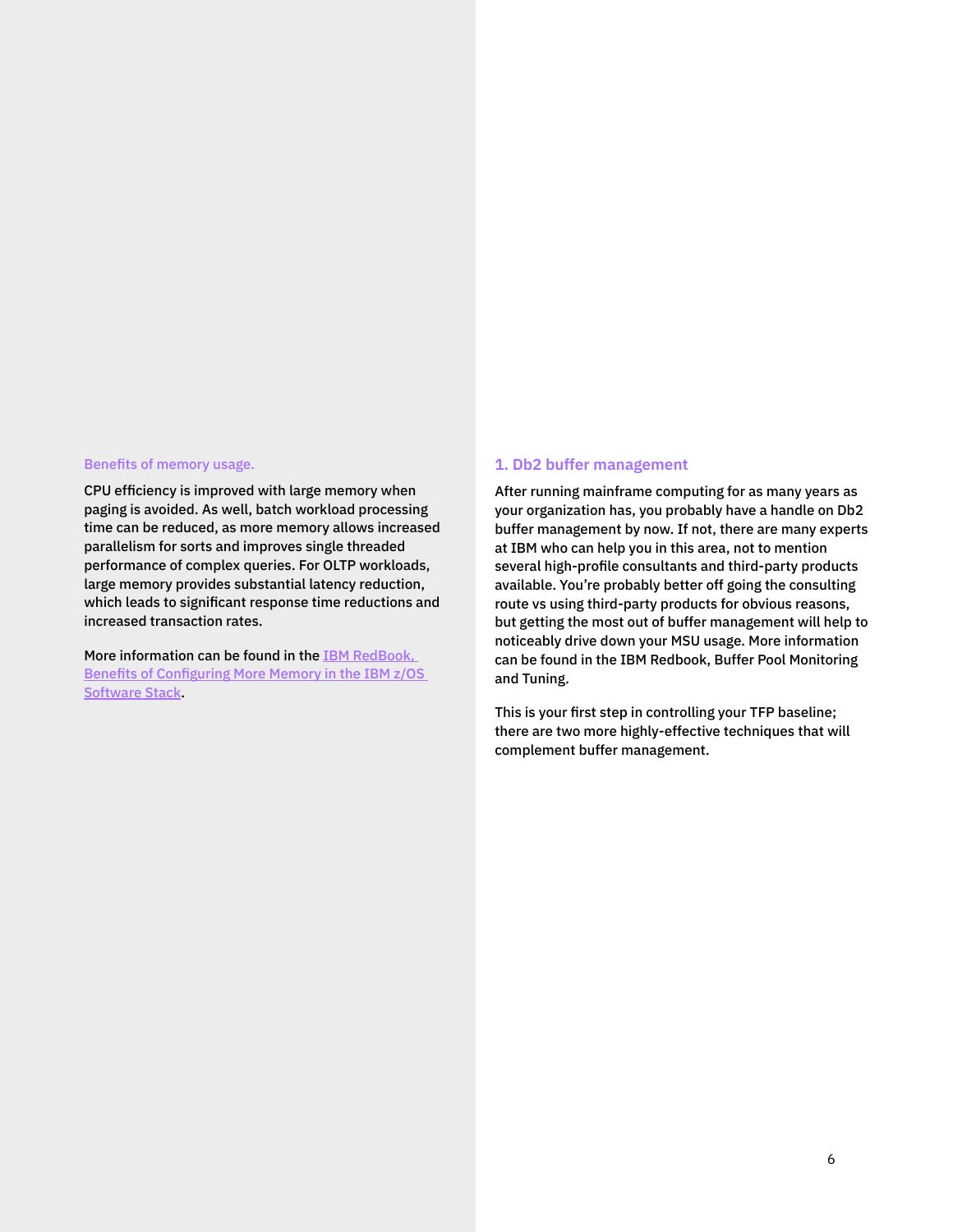#### <span id="page-6-0"></span>**2. Db2 v12**

As you are probably aware, Db2 version 12 has introduced several performance-enhancing in-memory features that promise to make a big difference in your datacenter. Let's take a closer look at the four important in-memory features that were made available with Db2 12:

- Index Fast Traversal Blocks
- New Fast Insert Algorithm
- Contiguous Buffer Pools
- In-Memory Sort Processing

#### Fast Traverse Blocks

As Db2 table sizes grow larger and larger, so do the indexes grow in size, resulting in a greater CPU/time cost to randomly access index data. With Db2 12, IBM introduces Fast Traverse Blocks (FTBs), which are designed to make index lookups faster and cheaper, in terms of CPU/time. An FTB is an in-memory area that stores index pages, facilitating very fast index lookups for random index access for unique indexes.

An FTB is a memory-optimized structure, containing the non-leaf pages of the index; for example, it can store the top two levels of a three-level index, the top three levels of a four-level index, etc.

As shown in Figure 3, Db2 requires memory for many structures—including buffer pools, which can be configured in varying sizes. There are also Environmental Descriptor Management (EDM) structures that cache operational details in memory as Db2 programs run. This includes DBDs for data structures, PTs, CTs, and skeleton structures for program structures, and the Dynamic Statement Cache. The FTB area resides outside of these structures, in a memory area above the bar managed by Db2. This means you will need additional real memory for Db2 to use FTBs.

The best candidates for using FTB are indexes that support heavy read access and indexes on tables with a random insert or delete pattern. They will not help cases where indexes suffer from frequent leaf page splits due to many inserts and updates. Straight from IBM's Db2 for [z/OS Performance Topics Redbook](http://www.redbooks.ibm.com/abstracts/sg248404.html?Open), CPU usage can be improved by upwards of 20%.

#### **Figure 3**

## FTB storage area in memory



#### Fast Insert Algorithm

Inserting data into a table where the data does not need to be clustered in any particular method is a special case for which Db2 offered little in terms of optimization. That changes with Db2 12—Insert Algorithm 2 (also known as Fast Insert Algorithm) improves performance for unclustered data. It applies only to universal table spaces that use MEMBER CLUSTER, and is now the default algorithm for this table space type. It is not applicable to other table space types.

An in-memory structure called an Insert Pipe is used to control INSERTs across data sharing members. Insert Algorithm 2 uses an asynchronous background system task—the Insert Pipe is filled asynchronously.

The best candidates for using Insert Algorithm 2 are workloads that are constrained by lock/latch contentions on the space map pages and data pages. Depending upon the number of indexes, the insert rate can be improved by upwards of 20%, with some improvements in elapsed time and CPU time as well.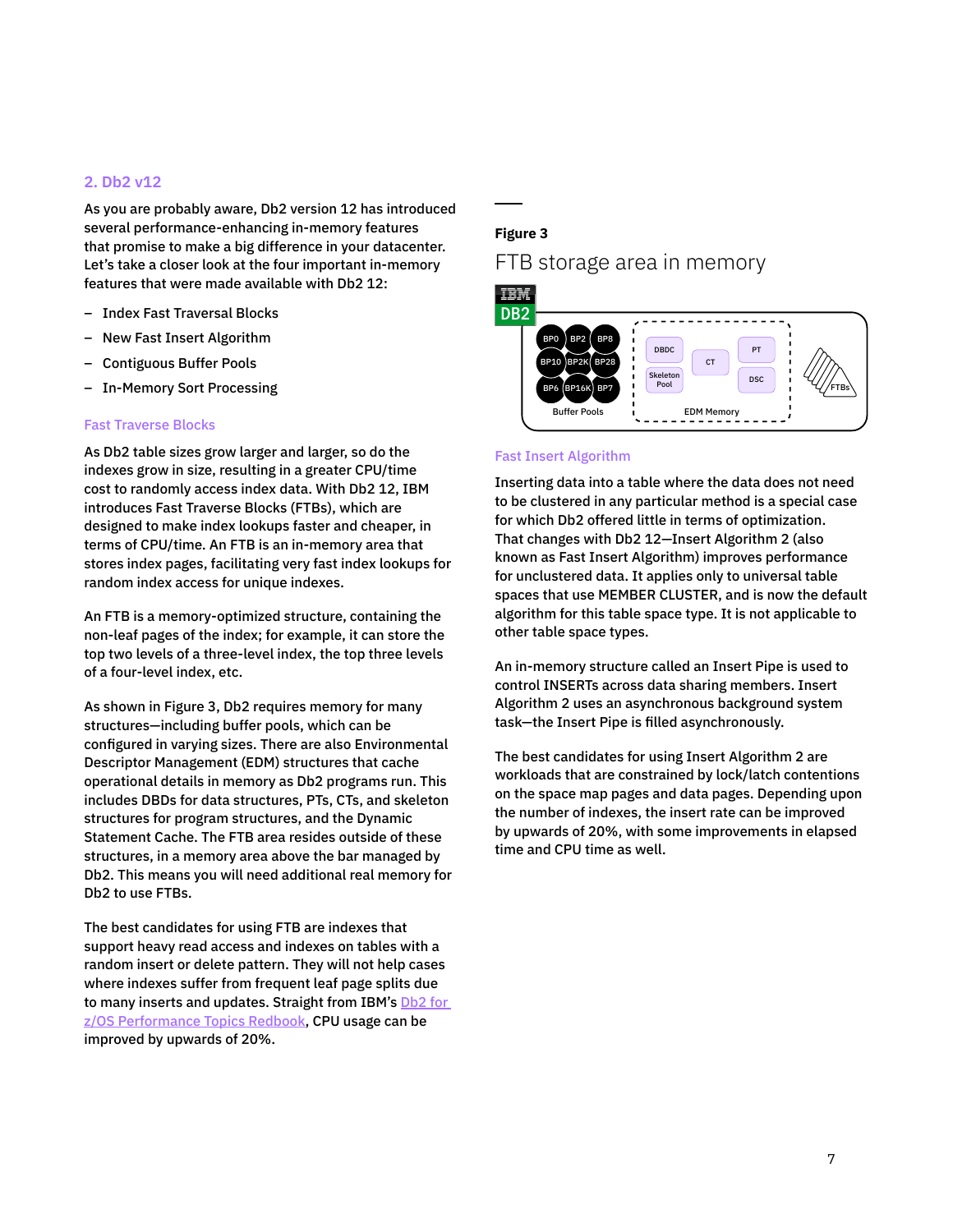#### <span id="page-7-0"></span>Contiguous Buffer Pools

In Db2v12, IBM has dropped the term in-memory buffer pool in favor of a new term that encompasses a new set of in-memory features: contiguous buffer pool. In-memory buffers are now treated as a single block of storage; they do not require chain maintenance, and are ideal for code tables and frequently used smaller tables (stable data).

In IBM's tests, an 8% CPU time reduction and a 7% reduction in elapsed time was observed using contiguous buffer pools when compared to standard in-memory buffer pools.

#### In-Memory Sort Processing

Db2 12 continues to improve in-memory RDS sort processing over previous versions of Db2. It increases the number of cases when Db2 can avoid writing intermediate sort results to work files so the results can be fetched directly from memory instead of from work files. It also expands the maximum number of nodes in a sort tree, from 32,000 to 512,000 for non-parallel sorts or 128,000 for parallel sorts under child tasks. These enhancements might require more memory to be allocated to the thread for sort activities, but can result in a significant CPU reduction.

In IBM's testing, in-memory sorts that previously required work files for sort and merge processing showed a 75% reduction in CPU time. A 50% reduction in CPU time was seen for queries that benefitted from increasing the SRTPOOL size ZPARM in Db2 12. The largest improvements were for queries that can now complete their group by or distinct processing in one sort pass because of the larger sort tree size.

#### **3. Mainframe high-performance in-memory technology**

IZTA is enhanced high-performance in-memory technology that is used to augment your mainframe Db2 databases, and to further improve your system performance and throughput capacity.

What is high-performance in-memory technology? It is an in-memory accelerator for mainframe applications, providing dramatic decreases in elapsed time and CPU requirements. The idea is to reduce the code-path for read-only data accesses. That is accomplished by first identifying your applications' most-often accessed data, and copying it into high-performance in-memory tables, where it can be accessed 100 times faster. This amounts to about 5% of your total data, and in most cases, much less than that. The applications will access this data from the in-memory tables, and access all other data from Db2, as before. The access method used is a simple, tight API.

#### How high-performance in-memory technology works

Figure 4 (top) shows what is involved in an I/O operation, or any fetch of data from a database: the code path that the data request and fetch takes—from the user application program to the database and back. The bottom shows the code path from the user application program to the in-memory table and back.

A typical DBMS code path uses between 10,000 and 100,000 machine cycles, while a typical access using the shorter code path of IZTA in-memory technology uses between 400 and 500 machine cycles.

Candidates for this technology are typically readonly tables, or highly accessed tables experiencing a comparatively very small number of updates.



#### **Figure 4**

### The shorter code path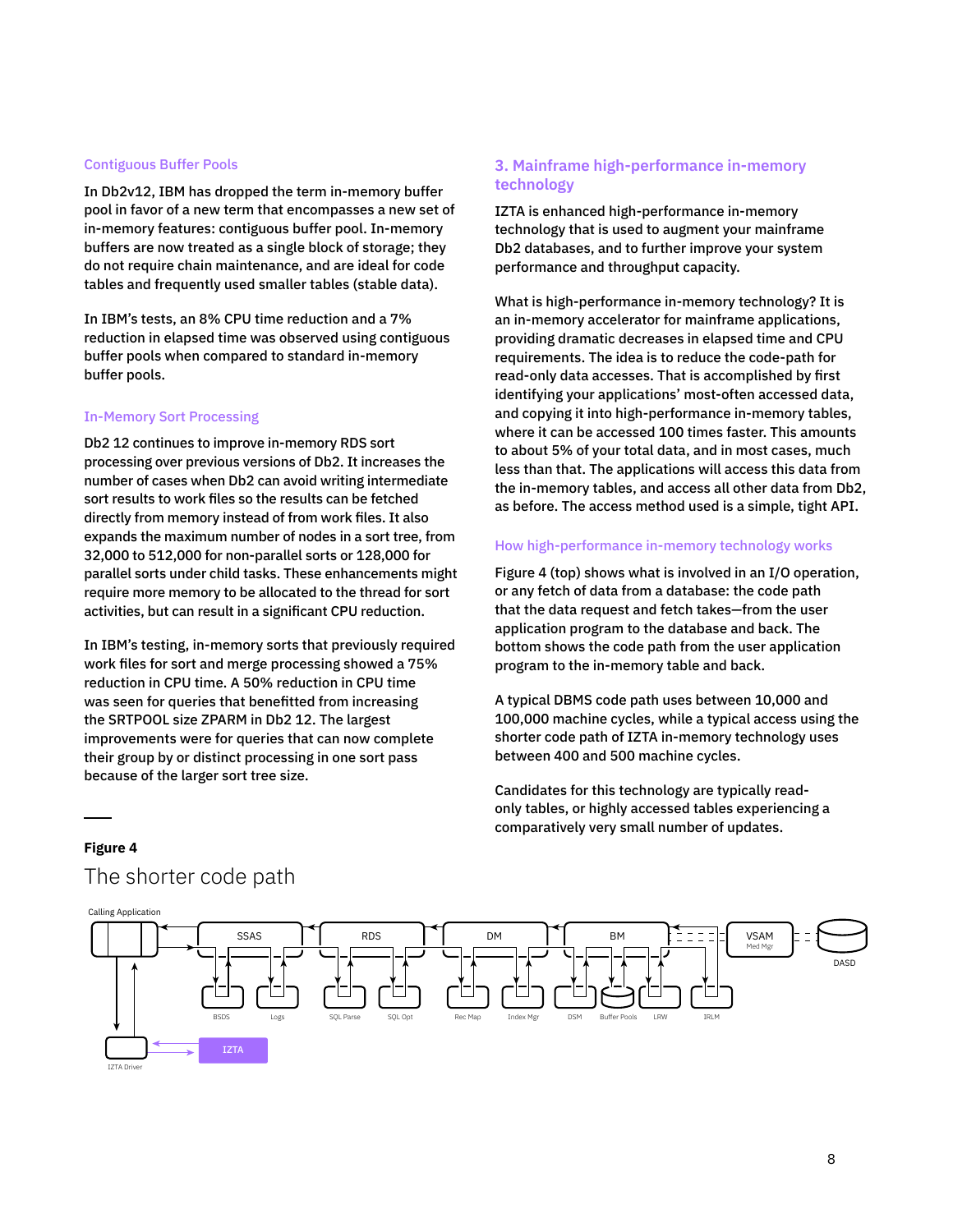#### Results using high-performance in-memory technology

Depending upon what the current state of memory usage is within your workshop, adopting high-performance in-memory technology can result in truly astounding outcomes. CPU usage can be reduced dramatically, while elapsed batch time can be cut equally so.

#### <span id="page-8-0"></span>**Figure 5**

## Reduced CPU usage



Figure 5 (top) shows that the time needed to run batch jobs can be markedly reduced— this can solve serious problems within the batch windows of mainframe shops struggling to deal with growing workloads while being pressured to reduce batch window footprints. Figure 5 (bottom) also shows that CPU resource usage can be dramatically cut for mainframe online transaction processing systems—this can help to solve the growing need to increase the amount of security measures required to take place in real time during the transaction, and to minimize the amount of security measures that must wait until reconciliation during the batch process.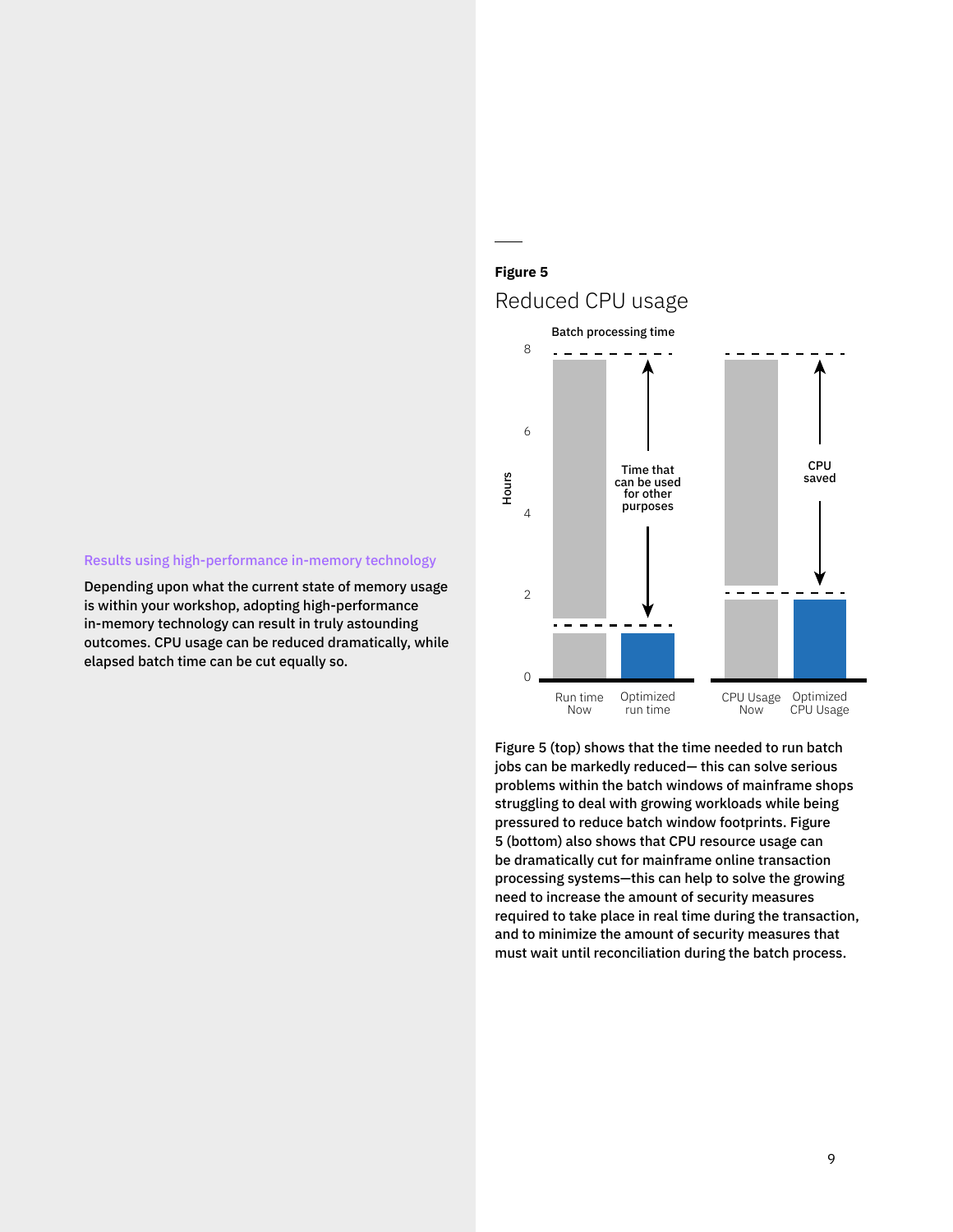Figure 6 shows an example of how one customer optimized a single table in their mainframe transaction processing system—this is from their SDSF output showing their job status. Their system used a Db2 table to house a small amount of data that was being accessed millions of times per hour, and it consumed 4.74 CPU seconds every time it ran, with an elapsed time of just under 50.

After copying the table into a high-performance in-memory table, the CPU consumption fell to 0.21 CPU seconds, and elapsed time dropped through the floor to 0.7.

#### **Figure 6**

## One optimized table

#### **BEFORE** CPU 4.74 Elapsed Time 49.6 AFTER CPU 0.21 Elapsed Time 0.70 **AFTER**<br>11.43.25 J0026723 11.59.49 J0027773 ---- THURSDAY, 20 APR 2017 ----<br>11.59.49 J0027773 ICH70001I UCTMMBD LAST ACCESS AT 11:55:31 ON THURSDAY, APRIL 20, 2017<br>11.59.49 J0027773 \$HASP373 OGJEDOM2 STARTED - WLM INIT - SRVCLASS BATCH\_A - SYS MEXD 11.59.49 J0027773 IEF403I OGJEDOM2 - STARTED - TIME=11.59.49 11.59.50 J0027773 -<br>11.59.50 J0027773 -STEPNAME PROCSTEP RC EXCP CONN TCB SRB CLOCK SERV WORKLOAD PAGE SWAP VIO SWAPS<br>11.59.50 J0027773 -NONCAT2 CONTROLR 00 649 196 .00 .00 .0 7595 BATCH 0 0 0 0<br>11.59.50 J0027773 -NONCAT2 11.59.50 J0027773 -OGJDOM2 OGCDOM01 00 417K 40456 4.74 .04 49.5 35054K BATCH 0 0 0 0 12.49.25 J0027773 IEF4041 OGJEDOM2 - ENDED - TIME=12.49.25 12.49.25 J0027773 -OGJEDOM2 ENDED. NAME-JCL SORT FILE **TOTAL TCB CPU TIME= 4.74 TOTAL ELAPSED TIME= 49.6** 12.49.25 J0027773 \$HASP395 OGJEDOM2 ENDED 11.43.25 J0026723 -OGJEDOM2 OGCDOM01 00 123K 9430 .21 .00 .7 18057K BATCH 0 0 0 0 0<br>11.59.49 J0026723 IEF4041 OGJEDOM2 - ENDED - TIME=11.43.25<br>11.59.49 J0026723 -OGJEDOM2 ENDED. NAME-JCL SORT FOLE TOTAL TCB CPUTIME= .**21 T** 11.59.49 J0026723 \$HASP395 OGJEDOM2 ENDED

#### BEFORE